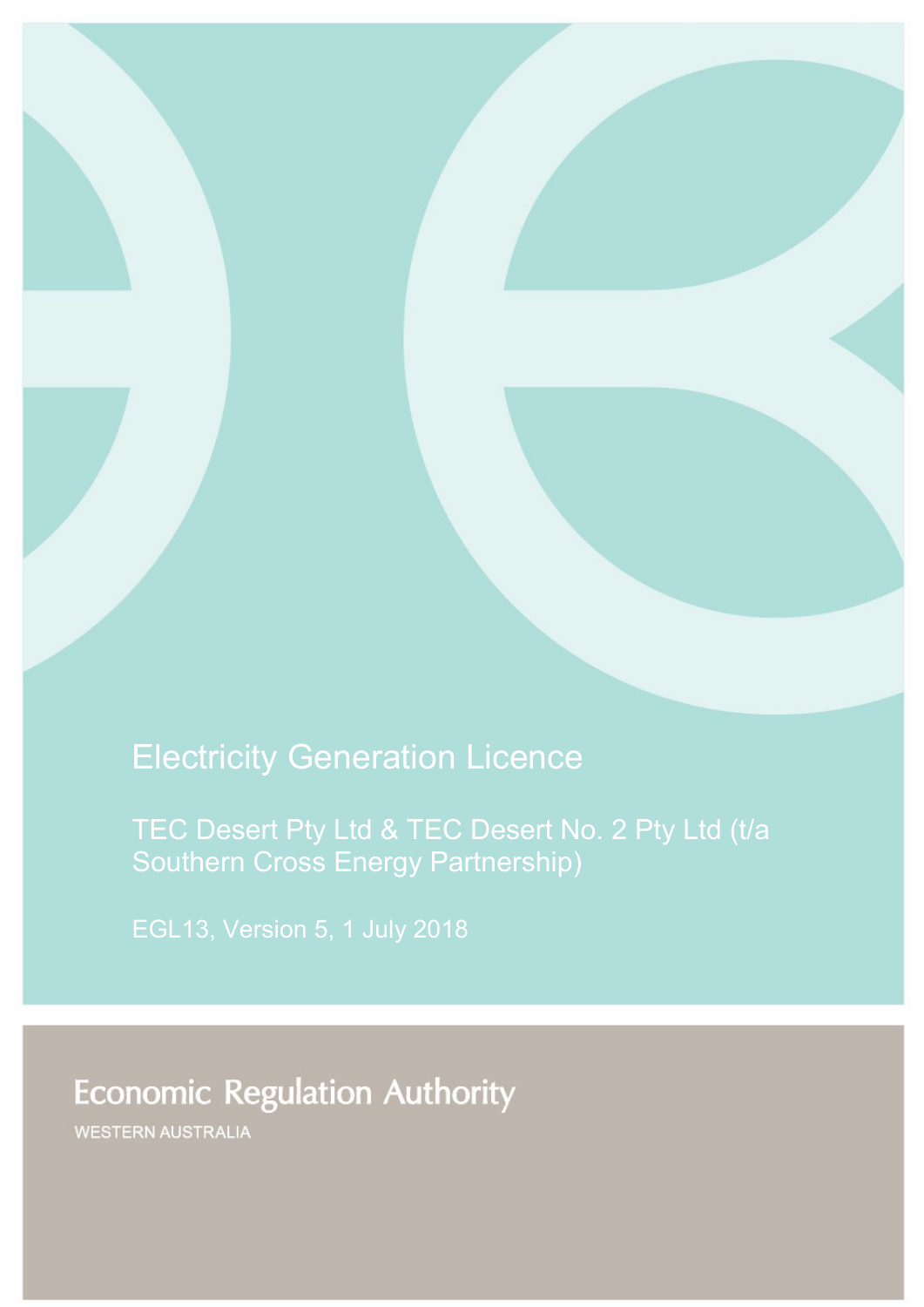### *ELECTRICITY INDUSTRY ACT 2004 (WA)*

| Licensee Name:            | TEC Desert Pty Ltd & TEC Desert No. 2 Pty Ltd (t/a<br>Southern Cross Energy Partnership) |
|---------------------------|------------------------------------------------------------------------------------------|
|                           | ABN 79 271 003 656                                                                       |
| Licence Area:             | The area set out in the plan referred to in clause 2.5.                                  |
| Licence Number:           | EGL <sub>13</sub>                                                                        |
| <b>Commencement Date:</b> | 30 June 2006                                                                             |
| Version Number:           | 5                                                                                        |
| <b>Version Date:</b>      | 1 July 2018                                                                              |
| <b>Expiry Date:</b>       | 29 June 2036                                                                             |

Signed by a delegate; member; or the Chair of the Economic Regulation Authority

1 July 2018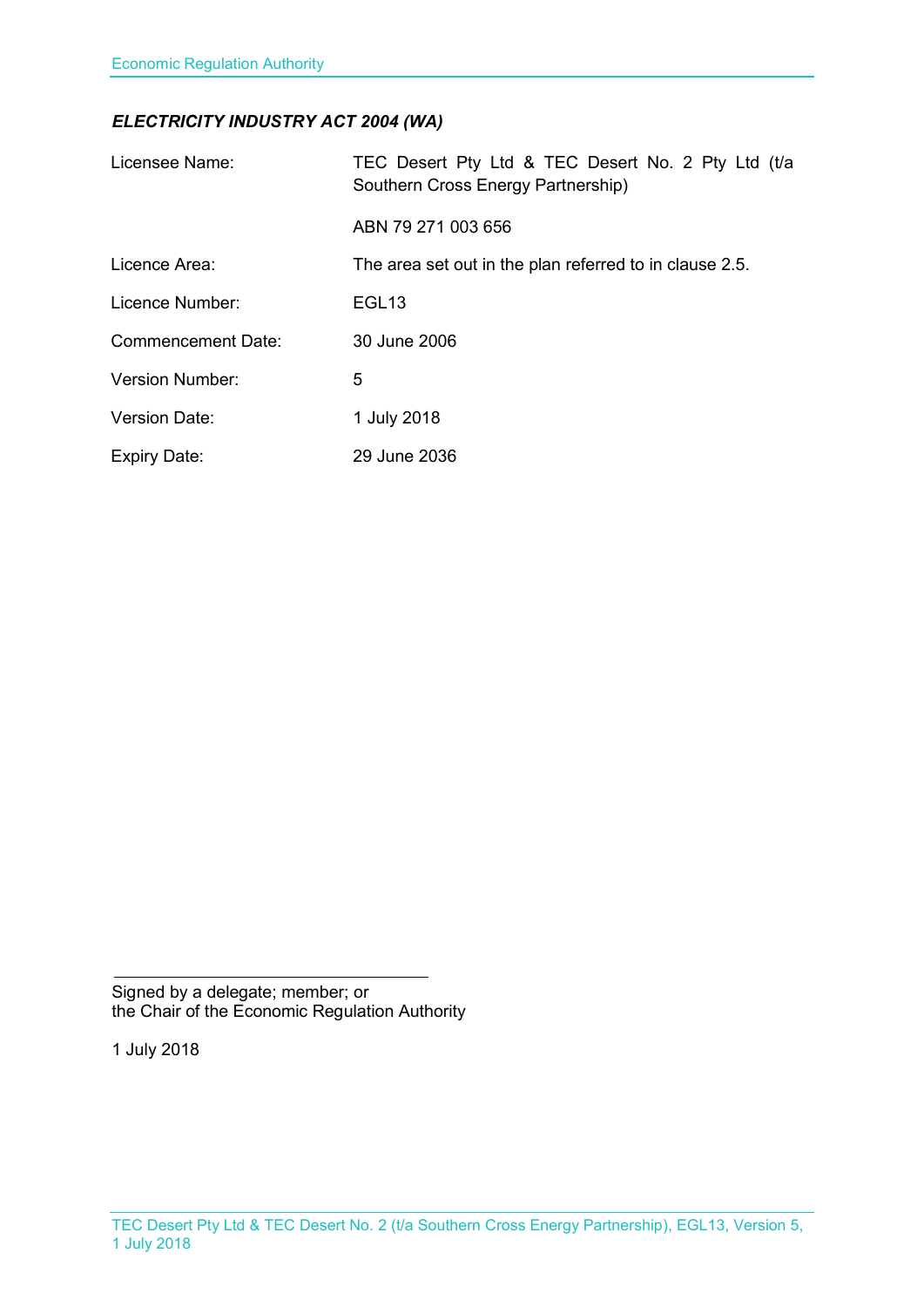### Index

| 1.             |     |                                                    |  |
|----------------|-----|----------------------------------------------------|--|
|                | 1.1 |                                                    |  |
|                | 1.2 |                                                    |  |
| 2.             |     |                                                    |  |
|                | 2.1 |                                                    |  |
|                | 2.2 |                                                    |  |
|                | 2.3 |                                                    |  |
|                | 2.4 |                                                    |  |
|                | 2.5 |                                                    |  |
| 3.             |     |                                                    |  |
|                | 3.1 |                                                    |  |
|                | 3.2 |                                                    |  |
|                | 3.3 |                                                    |  |
|                | 3.4 |                                                    |  |
|                | 3.5 |                                                    |  |
|                | 3.6 |                                                    |  |
|                | 3.7 |                                                    |  |
|                | 3.8 |                                                    |  |
|                | 3.9 |                                                    |  |
| $\mathbf{4}$ . |     |                                                    |  |
|                | 4.1 |                                                    |  |
|                | 4.2 |                                                    |  |
|                | 4.3 |                                                    |  |
|                | 4.4 |                                                    |  |
|                | 4.5 |                                                    |  |
|                |     | 5. AUDITS AND PERFORMANCE REPORTING OBLIGATIONS 10 |  |
|                | 5.1 |                                                    |  |
|                | 5.2 |                                                    |  |
|                | 5.3 |                                                    |  |
|                |     |                                                    |  |
|                |     |                                                    |  |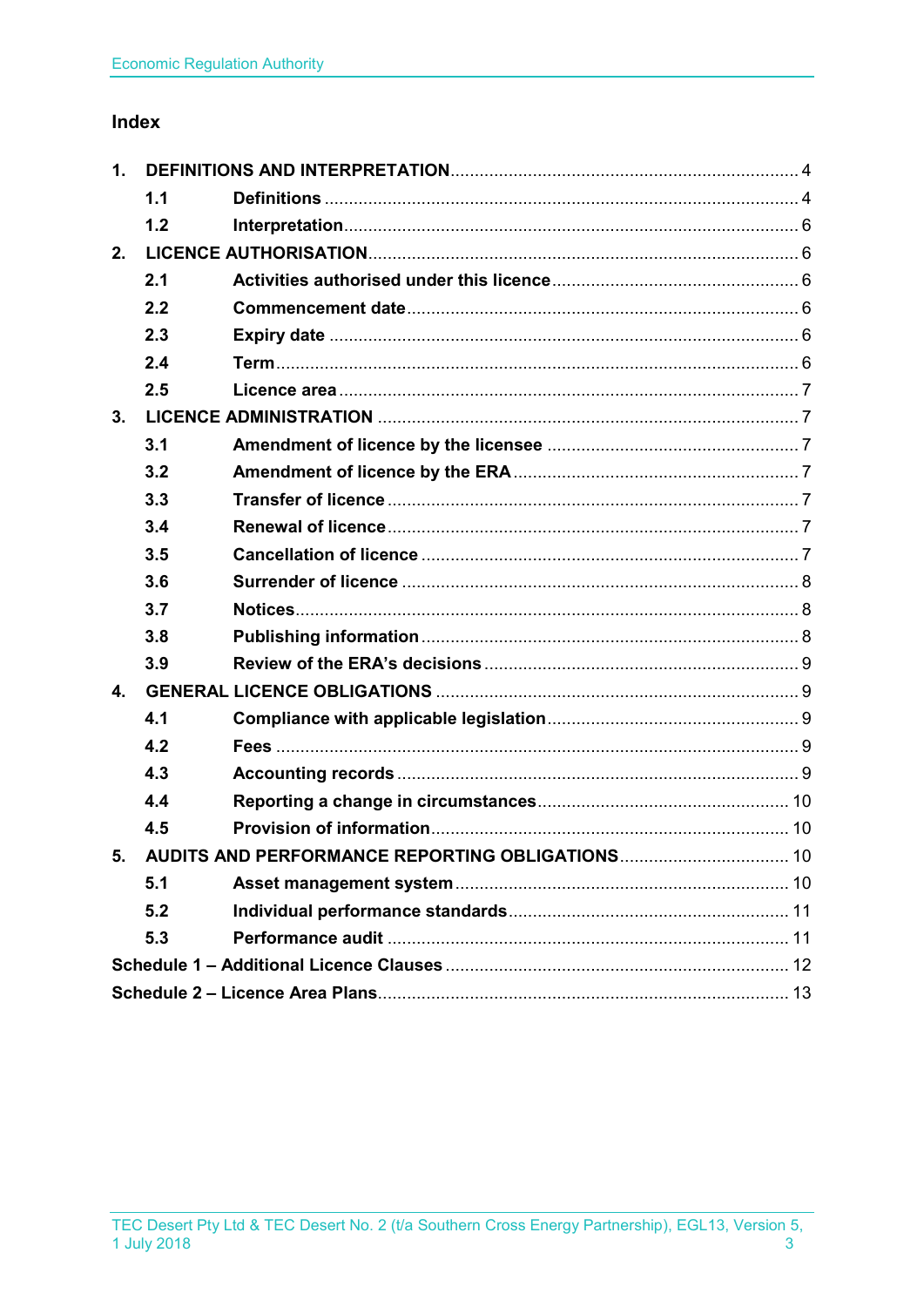### <span id="page-3-0"></span>**1. DEFINITIONS AND INTERPRETATION**

#### <span id="page-3-1"></span>**1.1 Definitions**

1.1.1 In this *licence*, the following definitions apply unless the context otherwise requires:

*Act* means the *Electricity Industry Act 2004* (WA).

#### *applicable legislation* means:

- (a) the *Act*; and
- (b) the *Regulations* and the *Codes*.

*asset management system* means the measures that are to be taken by the *licensee* for the proper maintenance, expansion or reduction of the *generating works*.

*business day* means a day which is not a Saturday, Sunday or a Public Holiday in Western Australia.

*Code* means:

- (a) Not Used
- (b) Not Used
- (c) the *Electricity Industry (Metering) Code 2012*;
- (d) Not Used

*commencement date* means the date the *licence* was first granted by the *ERA* being the date specified in clause 2.2.

*electricity* has the meaning given to that term in section 3 of the *Act*.

*electronic means* means:

- (a) the internet;
- (b) email, being:
	- (i) in relation to the *ERA*, the *ERA's* email address as notified to the *licensee*; and
	- (ii) in relation to the *licensee*, the email address specified in the licence application or other such email address as notified in writing to the *ERA*; or
	- (iii) any other similar means,

but does not include facsimile or telephone.

*ERA* means the Economic Regulation Authority.

*expiry date* means the date specified in clause 2.3.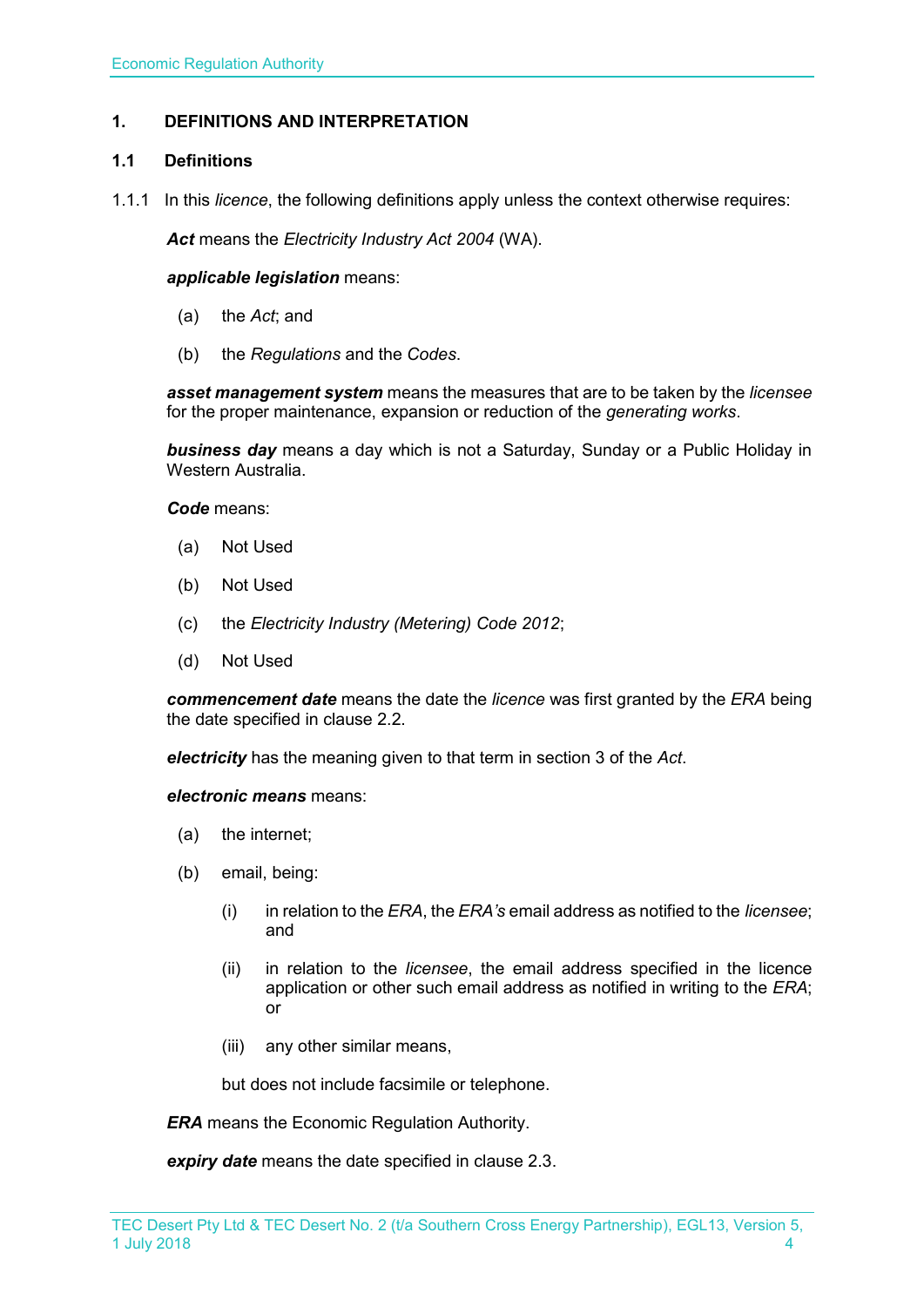*generating works* has the meaning given to that term in section 3 of the *Act.*

*individual performance standards* mean any standards prescribed by the *ERA* for an individual *licensee* pursuant to clause 5.2 of the *licence*.

*licence* means:

- (a) this document (excluding the title page and the second page of this document);
- (b) any Schedules to this document; and
- (c) any individual *performance standards* approved by the *ERA* pursuant to clause 5.2.

*licence area* is the area stated in clause 2.5 of this licence.

*licensee* means TEC Desert Pty Ltd & TEC Desert No. 2 (t/a Southern Cross Energy Partnership), ABN 79 271 003 656.

*licensee's assets* means the *licensee*'s *distribution system*, *transmission system* or *generating works* (as the case may be).

*notice* means a written notice, agreement, consent, direction, representation, advice, statement or other communication required or given pursuant to, or in connection with, this *licence*.

*operate* has the meaning given to that term in section 3 of the *Act*.

*performance audit* means an audit of the effectiveness of measures taken by the *licensee* to meet the *performance criteria* in this *licence*.

*performance criteria* means:

- (a) the terms and conditions of the *licence*; and
- (b) any other relevant matter in connection with the *applicable legislation* that the *ERA* determines should form part of the *performance audit*.

**publish** in relation to a report or information means either:

- (a) posting the report or information on the *licensee's* website; or
- (b) sending the report or information to the *ERA* to be published on the *ERA's* website.

*Regulations* means:

- (a) *Economic Regulation Authority (Licensing Funding) Regulations 2014*;
- (b) Not Used
- (c) Not Used
- (d) *Electricity Industry (Licence Conditions) Regulations 2005*;
- (e) Not Used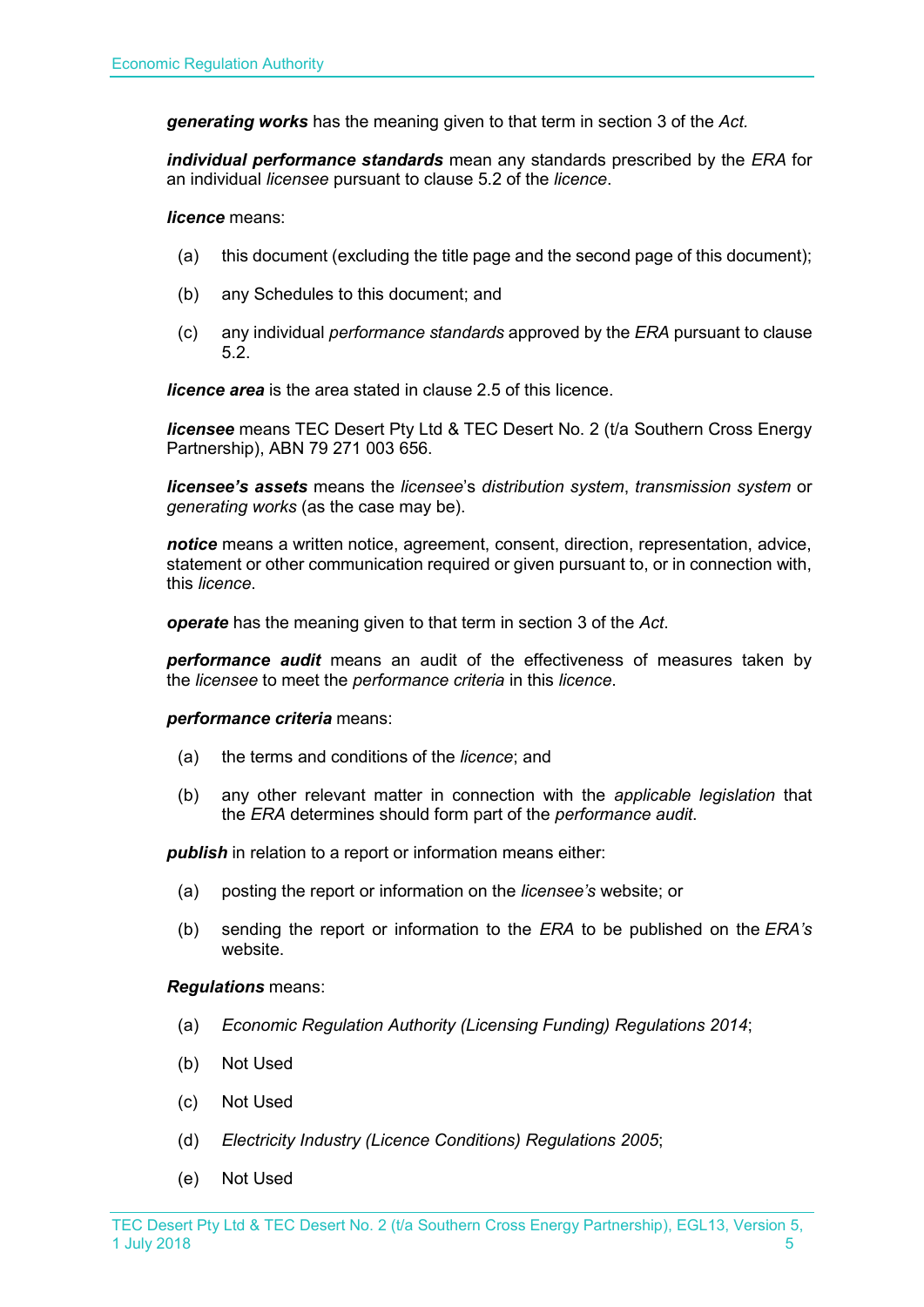(f) Not Used

*related body corporate* has the meaning given to that term in section 50 of the *Corporations Act 2001 (Cwth)*.

*reviewable decision* means a decision by the *ERA* pursuant to:

- (a) clause 3.8.3;
- (b) clause 5.1.5;
- (c) clause 5.1.7;
- (d) clause 5.2.2;
- (e) clause 5.3.2; or
- (f) clause 5.3.4,

of this *licence*.

*version date* means the date on which the *licence* was last amended pursuant to clause 3.1 or clause 3.2.

#### <span id="page-5-0"></span>**1.2 Interpretation**

1.2.1 A reference in this *licence* to any *applicable legislation* includes, unless the context otherwise requires, any statutory modification, amendment, replacement or re-enactment of that *applicable legislation*.

#### <span id="page-5-1"></span>**2. LICENCE AUTHORISATION**

#### <span id="page-5-2"></span>**2.1 Activities authorised under this licence**

2.1.1 The *licensee* is granted a licence for the *licence area* to construct and *operate generating works* or *operate* existing *generating works* in accordance with the terms and conditions of this *licence*.

#### <span id="page-5-3"></span>**2.2 Commencement date**

2.2.1 30 June 2006

#### <span id="page-5-4"></span>**2.3 Expiry date**

2.3.1 29 June 2036

### <span id="page-5-5"></span>**2.4 Term [Section 15 of the Act]**

- 2.4.1 This *licence* commences on the *commencement date* and continues until the earlier of:
	- (a) the cancellation of the *licence* pursuant to clause 3.5 of this *licence*;
	- (b) the surrender of the *licence* pursuant to clause 3.6 of this *licence*; or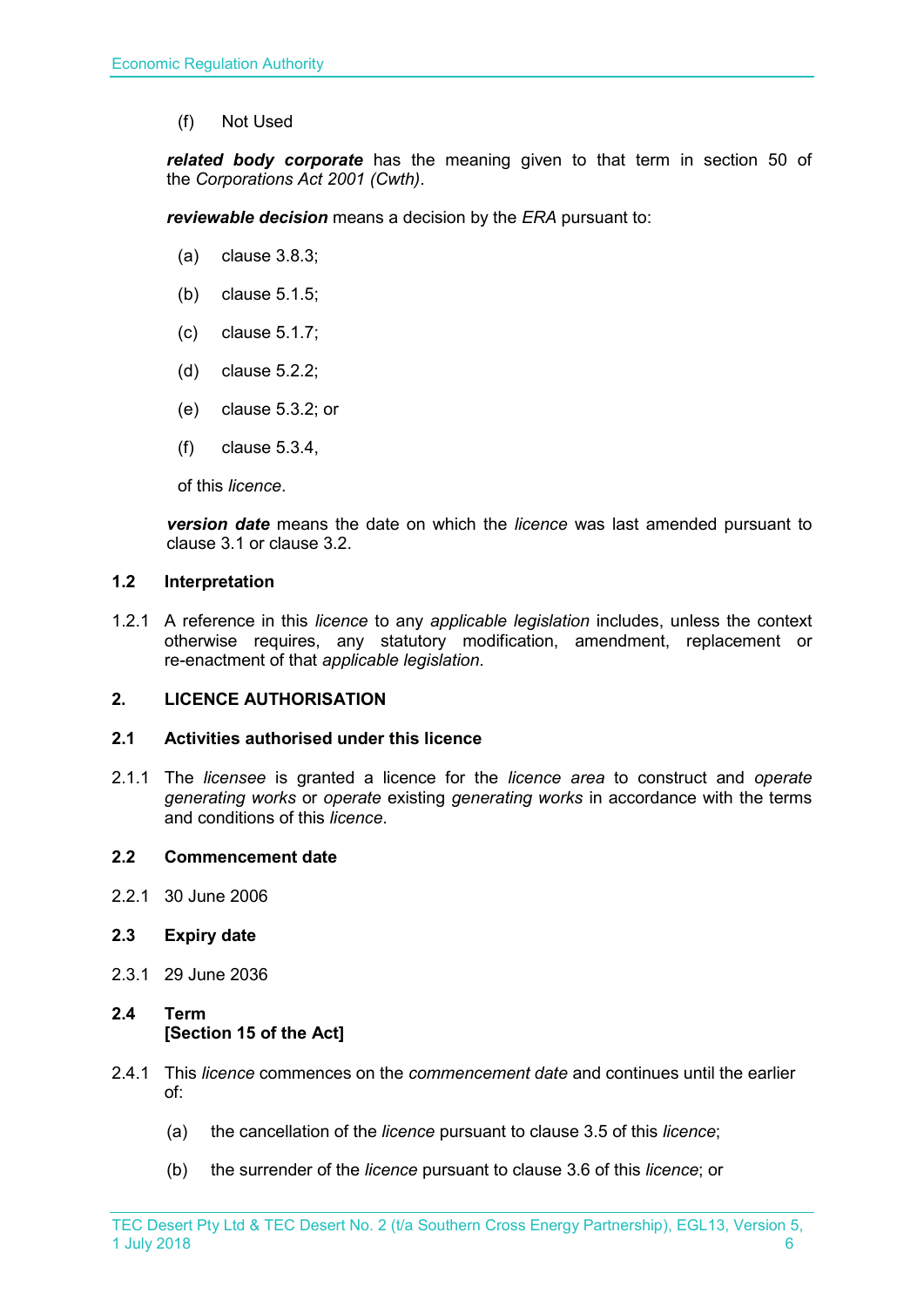(c) the *expiry date*.

#### <span id="page-6-0"></span>**2.5 Licence area**

2.5.1 The *licence area* is set out in plan(s):

ERA-EL-093A, ERA-EL-094A, ERA-EL-095A and ERA-EL-096A

2.5.2 The *licence area* plan(s) is provided in Schedule 2.

#### <span id="page-6-1"></span>**3. LICENCE ADMINISTRATION**

#### <span id="page-6-2"></span>**3.1 Amendment of licence by the licensee [Section 21 of the Act]**

3.1.1 The *licensee* may apply to the *ERA* to amend the *licence* in accordance with the *Act.*

#### <span id="page-6-3"></span>**3.2 Amendment of licence by the ERA [Section 22 of the Act]**

- 3.2.1 Subject to any *applicable legislation*, the *ERA* may amend the *licence* at any time in accordance with this clause.
- 3.2.2 Before amending the *licence* under clause 3.2.1, the *ERA* must:
	- (a) provide the *licensee* with written *notice* of the proposed amendments under consideration by the *ERA*;
	- (b) allow 15 *business days* for the *licensee* to make submissions on the proposed amendments; and
	- (c) take into consideration those submissions.
- 3.2.3 This clause also applies to the substitution of the existing *licence*.
- 3.2.4 For avoidance of doubt, the *licensee* will not have to pay a fee for amendments under clause 3.2.1.

#### <span id="page-6-4"></span>**3.3 Transfer of licence [Section 18 of the Act]**

3.3.1 This *licence* may be transferred only in accordance with the *Act.*

#### <span id="page-6-5"></span>**3.4 Renewal of licence [Section 16 of the Act]**

3.4.1 This *licence* may be renewed only in accordance with the *Act*.

#### <span id="page-6-6"></span>**3.5 Cancellation of licence [Section 35 of the Act]**

3.5.1 This *licence* may be cancelled only in accordance with the *Act*.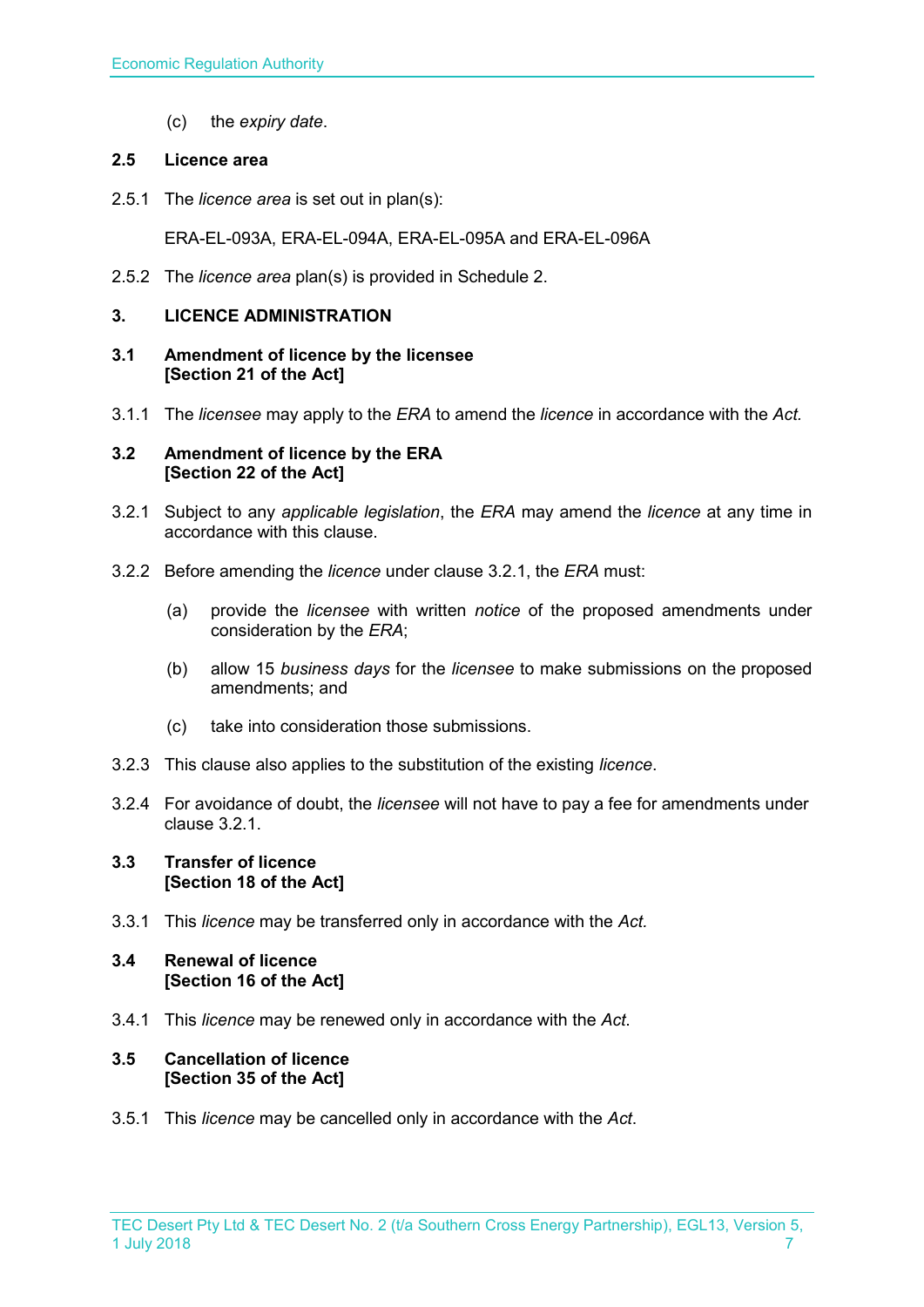#### <span id="page-7-0"></span>**3.6 Surrender of licence [Schedule 1 of the Act]**

- 3.6.1 The *licensee* may only surrender the *licence* pursuant to this clause 3.6.
- 3.6.2 If the *licensee* intends to surrender the *licence* the *licensee* must, by *notice* in writing to the *ERA*:
	- (a) set out the date that the *licensee* wishes the surrender of the *licence* to be effective; and
	- (b) set out the reasons why the *licensee* wishes to surrender the *licence*, including the reasons why it would not be contrary to the public interest for the surrender of the *licence* to be effective on the date set out in the *notice*.
- 3.6.3 Upon receipt of the *notice* from the *licensee* pursuant to clause 3.6.2, the *ERA* will publish the *notice*.
- 3.6.4 Notwithstanding clause 3.6.2, the surrender of the *licence* will only take effect on the later of the day that:
	- (a) the *ERA* publishes a *notice* of the surrender in the Western Australian Government Gazette, such date to be at the discretion of the *ERA*; and
	- (b) the *licensee* hands back the *licence* to the *ERA*.
- 3.6.5 The *licensee* will not be entitled to a refund of any fees by the *ERA*.

#### <span id="page-7-1"></span>**3.7 Notices**

- 3.7.1 Unless otherwise specified, all *notices* must be in writing.
- 3.7.2 A *notice* will be regarded as having been sent and received:
	- (a) when delivered in person to the addressee; or
	- (b) three *business days* after the date of posting if the *notice* is posted in Western Australia; or
	- (c) five *business days* after the date of posting if the *notice* is posted outside Western Australia; or
	- (d) if sent by facsimile when, according to the sender's transmission report, the *notice* has been successfully received by the addressee; or
	- (e) if sent by *electronic means* when, according to the sender's electronic record, the *notice* has been successfully sent to the addressee.

#### <span id="page-7-2"></span>**3.8 Publishing information**

3.8.1 The *ERA* may direct the *licensee* to *publish*, within a specified timeframe, any information it considers relevant in connection with the *licensee* or the performance by the *licensee* of its obligations under this *licence*.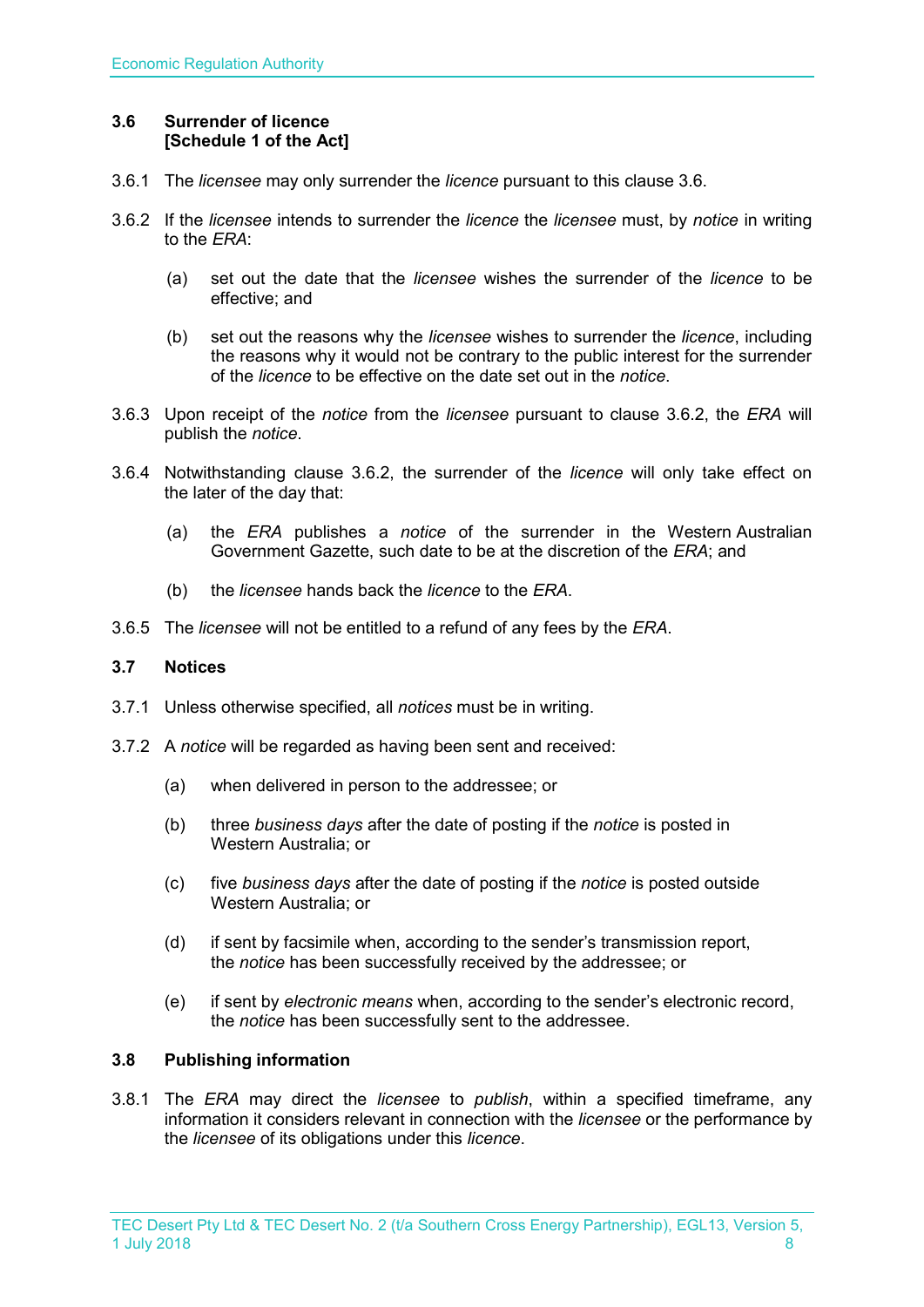- 3.8.2 Subject to clause 3.8.3, the *licensee* must *publish* the information referred to in clause 3.8.1.
- 3.8.3 If the *licensee* considers that the information is confidential it must:
	- (a) immediately notify the *ERA*; and
	- (b) seek a review of the *ERA's* decision in accordance with clause 3.9.
- 3.8.4 Once it has reviewed the decision, the *ERA* will direct the *licensee* in accordance with the review to:
	- (a) *publish* the information;
	- (b) *publish* the information with the confidential information removed or modified; or
	- (c) not *publish* the information.

#### <span id="page-8-0"></span>**3.9 Review of the ERA's decisions**

- 3.9.1 The *licensee* may seek a review of a *reviewable decision* by the *ERA* pursuant to this *licence* in accordance with the following procedure:
	- (a) the *licensee* shall make a submission on the subject of the *reviewable decision* within 10 *business days* (or other period as approved by the *ERA*) of the decision; and
	- (b) the *ERA* will consider the submission and provide the *licensee* with a written response within 20 *business days*.
- 3.9.2 For avoidance of doubt, this clause does not apply to a decision of the *ERA* pursuant to the *Act*, nor does it restrict the *licensee's* right to have a decision of the *ERA* reviewed in accordance with the *Act*.

#### <span id="page-8-1"></span>**4. GENERAL LICENCE OBLIGATIONS**

#### <span id="page-8-2"></span>**4.1 Compliance with applicable legislation**

4.1.1 Subject to any modifications or exemptions granted pursuant to the *Act*, the *licensee* must comply with any *applicable legislation*.

#### <span id="page-8-3"></span>**4.2 Fees**

4.2.1 The *licensee* must pay the applicable fees and charges in accordance with the *Regulations*.

#### <span id="page-8-4"></span>**4.3 Accounting records [Schedule 1 of the Act]**

4.3.1 The *licensee* and any *related body corporate* must maintain accounting records that comply with standards issued by the Australian Accounting Standards Board or equivalent International Accounting Standards.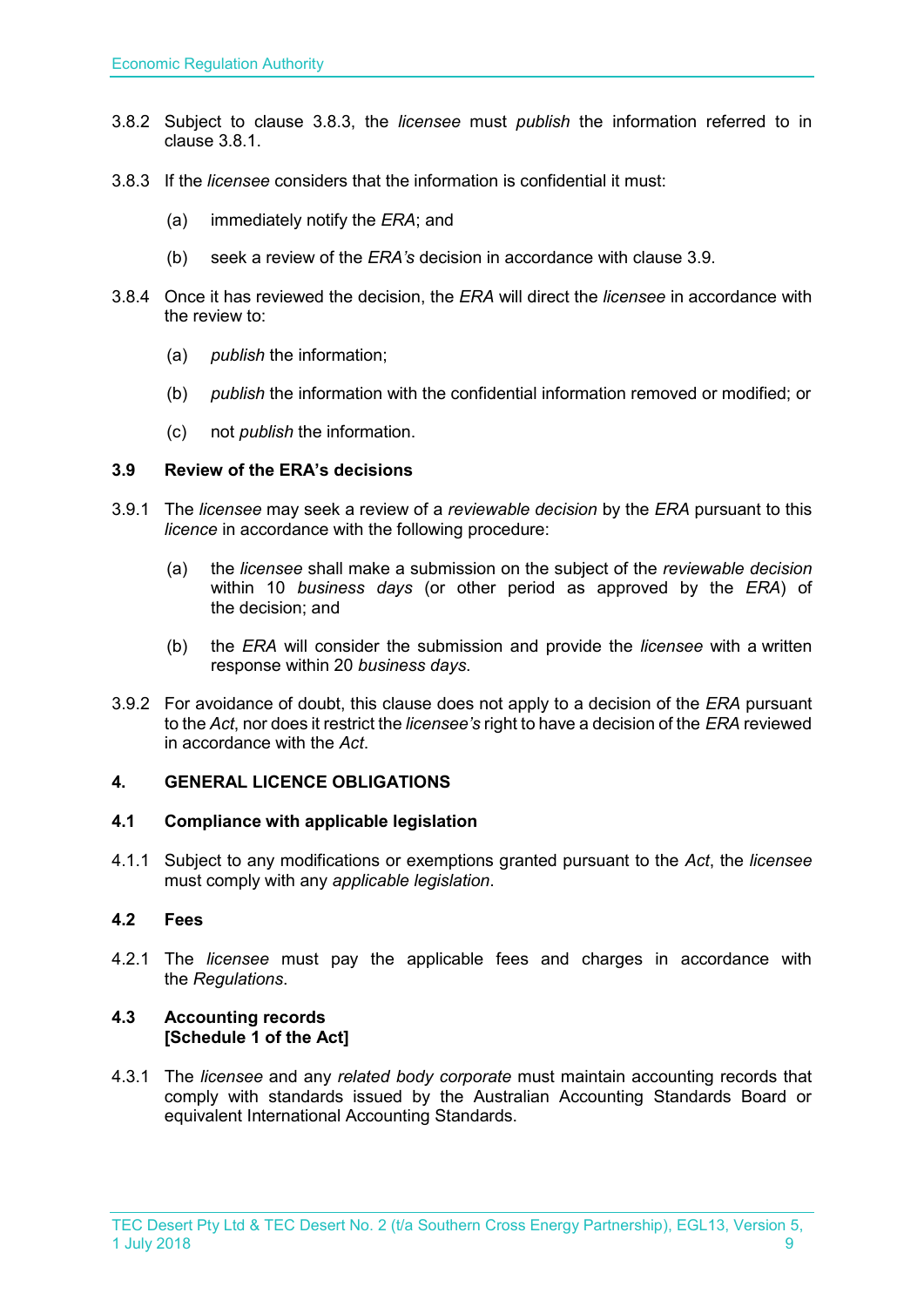#### <span id="page-9-0"></span>**4.4 Reporting a change in circumstances**

- 4.4.1 The *licensee* must report to the *ERA*:
	- (a) if the *licensee* is under external administration as defined by the *Corporations Act 2001 (Cwth)* within 2 *business days* of such external administration occurring; or
	- (b) if the *licensee*:
		- (i) experiences a change in the *licensee's* corporate, financial or technical circumstances upon which this *licence* was granted; and
		- (ii) the change may materially affect the *licensee's* ability to perform its obligations under this *licence*,

within 10 *business days* of the change occurring; or

- (c) if the:
	- (i) *licensee's* name;
	- (ii) *licensee's* ABN; or
	- (iii) *licensee's* address,

changes, within 10 *business days* of the change occurring.

#### <span id="page-9-1"></span>**4.5 Provision of information [Schedule 1 of the Act]**

4.5.1 The *licensee* must provide to the *ERA*, in the manner and form described by the *ERA*, specified information on any matter relevant to the operation or enforcement of the *licence*, the operation of the licensing scheme provided for in Part 2 of the *Act*, or the performance of the *ERA's* functions under that Part.

#### <span id="page-9-2"></span>**5. AUDITS AND PERFORMANCE REPORTING OBLIGATIONS**

#### <span id="page-9-3"></span>**5.1 Asset management system [Section 14 of the Act]**

- 5.1.1 The *licensee* must provide for an *asset management system* in respect of the *licensee's assets*.
- 5.1.2 The *licensee* must notify the *ERA* of the details of the *asset management system* within five *business days* from the later of:
	- (a) the *commencement date*; and
	- (b) the completion of construction of the *licensee's assets*.
- 5.1.3 The *licensee* must notify the *ERA* of any substantial change to the *asset management system* within ten *business days* of such change.
- 5.1.4 The *licensee* must provide the *ERA* with a report by an independent expert, acceptable to the *ERA*, as to the effectiveness of the *asset management system* not less than once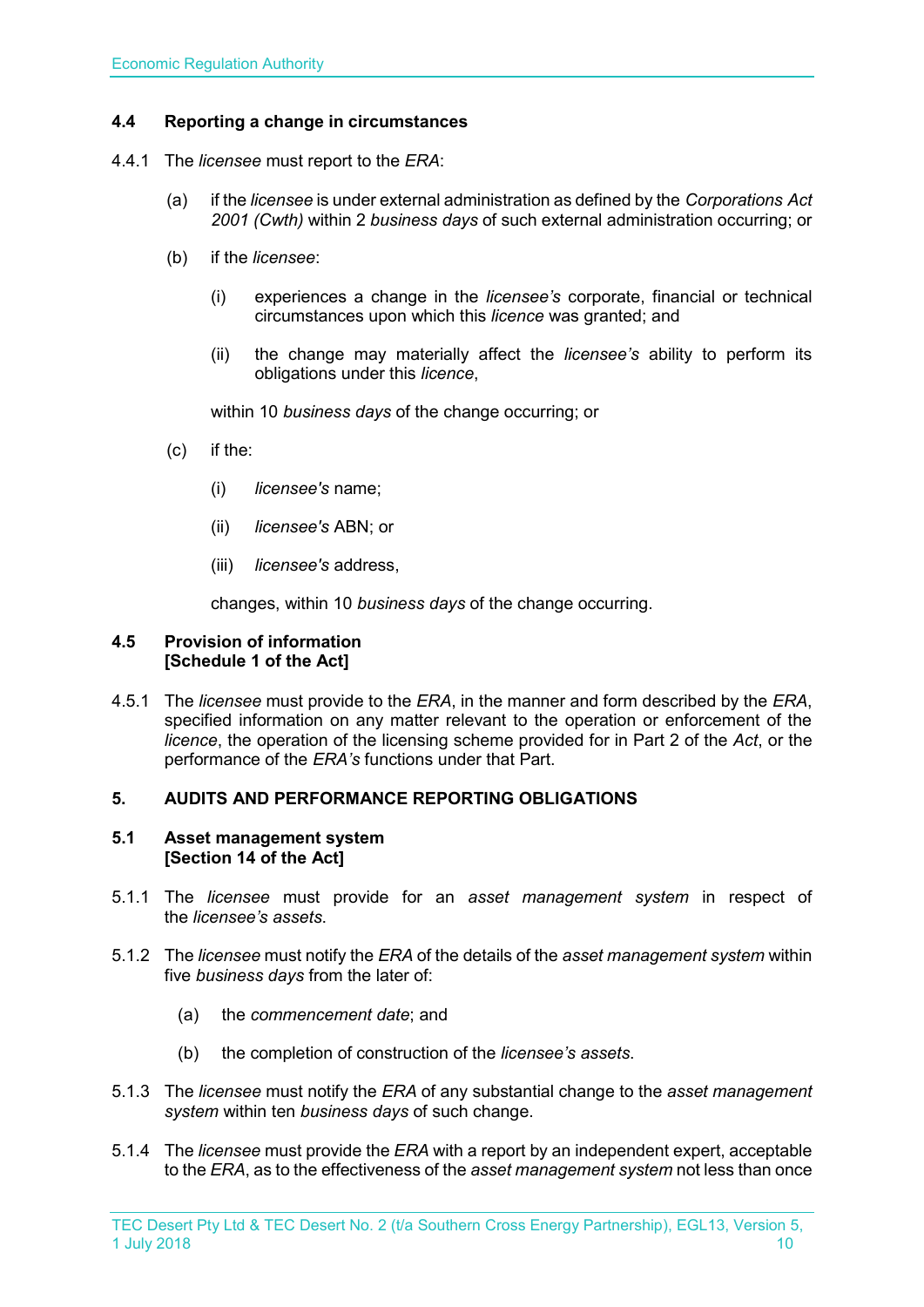in every period of 24 months calculated from the *commencement date (*or any longer period that the *ERA* allows by *notice* in writing).

- 5.1.5 The *licensee* must comply, and must require the *licensee's* expert to comply, with the *ERA's* standard audit guidelines.
- 5.1.6 The *licensee* may seek a review of any of the requirements of the *ERA*'s standard audit guidelines dealing with the *asset management system* in accordance with clause 3.9.
- 5.1.7 The review of the *asset management system* must be conducted by an independent expert approved by the *ERA*. If the *licensee* fails to nominate an independent expert within one month of the date that the review of the *asset management system* was due, or the independent expert nominated by the *licensee* is rejected on two successive occasions by the *ERA*, the *ERA* may choose an independent expert to conduct the review of the *asset management system*.

#### <span id="page-10-0"></span>**5.2 Individual performance standards**

- 5.2.1 Performance standards are contained in *applicable legislation*.
- 5.2.2 The *ERA* may prescribe *individual performance standards* applying to the *licensee* in respect of the *licensee's* obligations under this *licence* or the *applicable legislation*.
- 5.2.3 Before approving any *individual performance standards* under this clause, the *ERA* will:
	- (a) provide the *licensee* with a copy of the proposed *individual performance standards*;
	- (b) allow 15 *business days* for the *licensee* to make submissions on the proposed *individual performance standards*; and
	- (c) take into consideration those submissions.
- 5.2.4 Once approved by the *ERA*, the *individual performance standards* are included as additional terms and conditions to this *licence*.

#### <span id="page-10-1"></span>**5.3 Performance audit [Section 13 of the Act]**

- 5.3.1 The *licensee* must, unless otherwise notified in writing by the *ERA*, provide the *ERA* with a *performance audit* within 24 months after the *commencement date*, and every 24 months thereafter.
- 5.3.2 The *licensee* must comply, and must require the *licensee's* auditor to comply, with the *ERA's* standard audit guidelines.
- 5.3.3 The *licensee* may seek a review of any of the requirements of the *ERA*'s standard audit guidelines in accordance with clause 3.9.
- 5.3.4 The *performance audit* must be conducted by an independent auditor approved by the *ERA*. If the *licensee* fails to nominate an auditor within one month of the date that the *performance audit* was due, or the auditor nominated by the *licensee* is rejected on two successive occasions by the *ERA*, the *ERA* may choose an independent auditor to conduct the *performance audit*.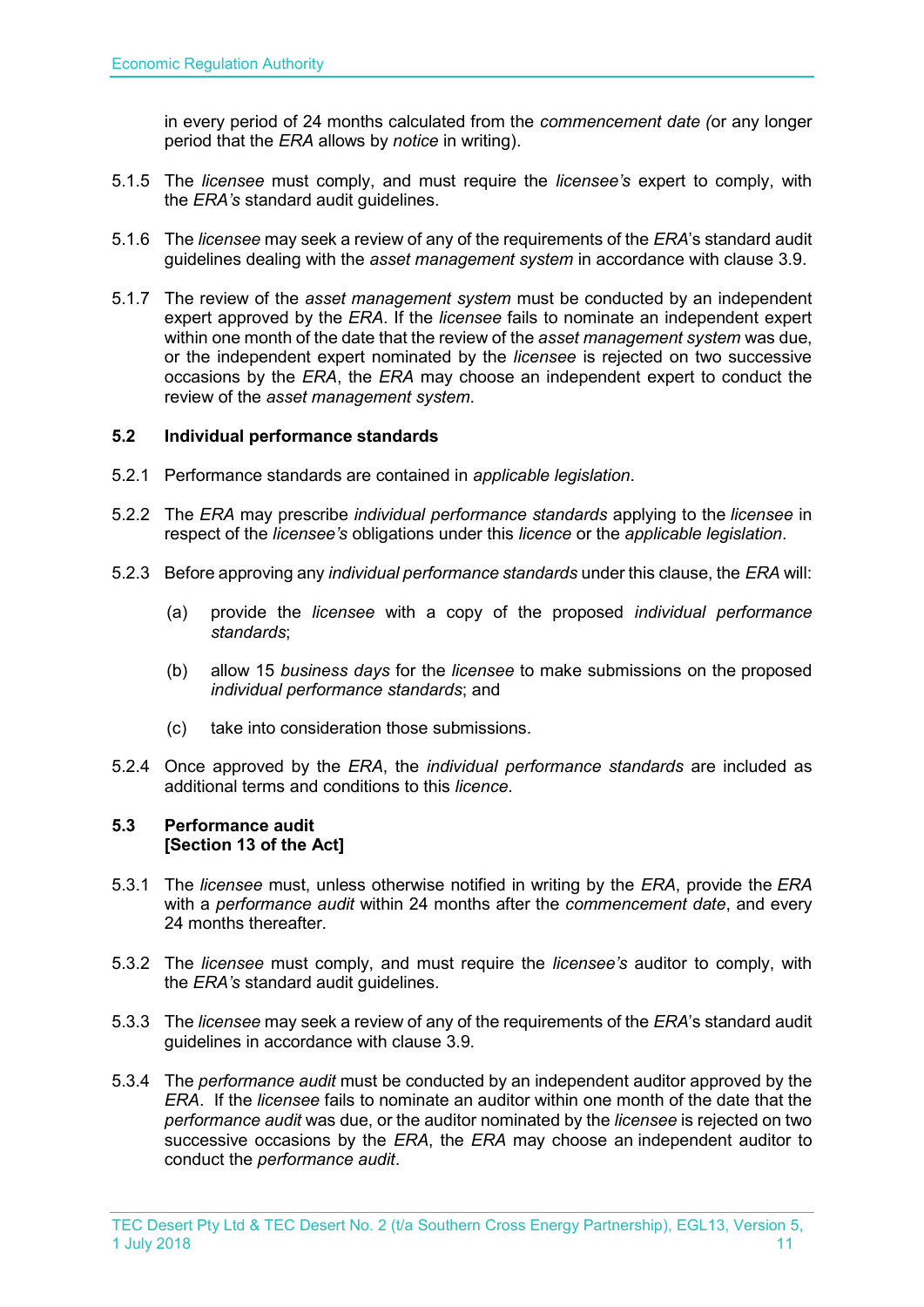# <span id="page-11-0"></span>**Schedule 1 – Additional Licence Clauses**

# **(Not Used)**

TEC Desert Pty Ltd & TEC Desert No. 2 (t/a Southern Cross Energy Partnership), EGL13, Version 5, 1 July 2018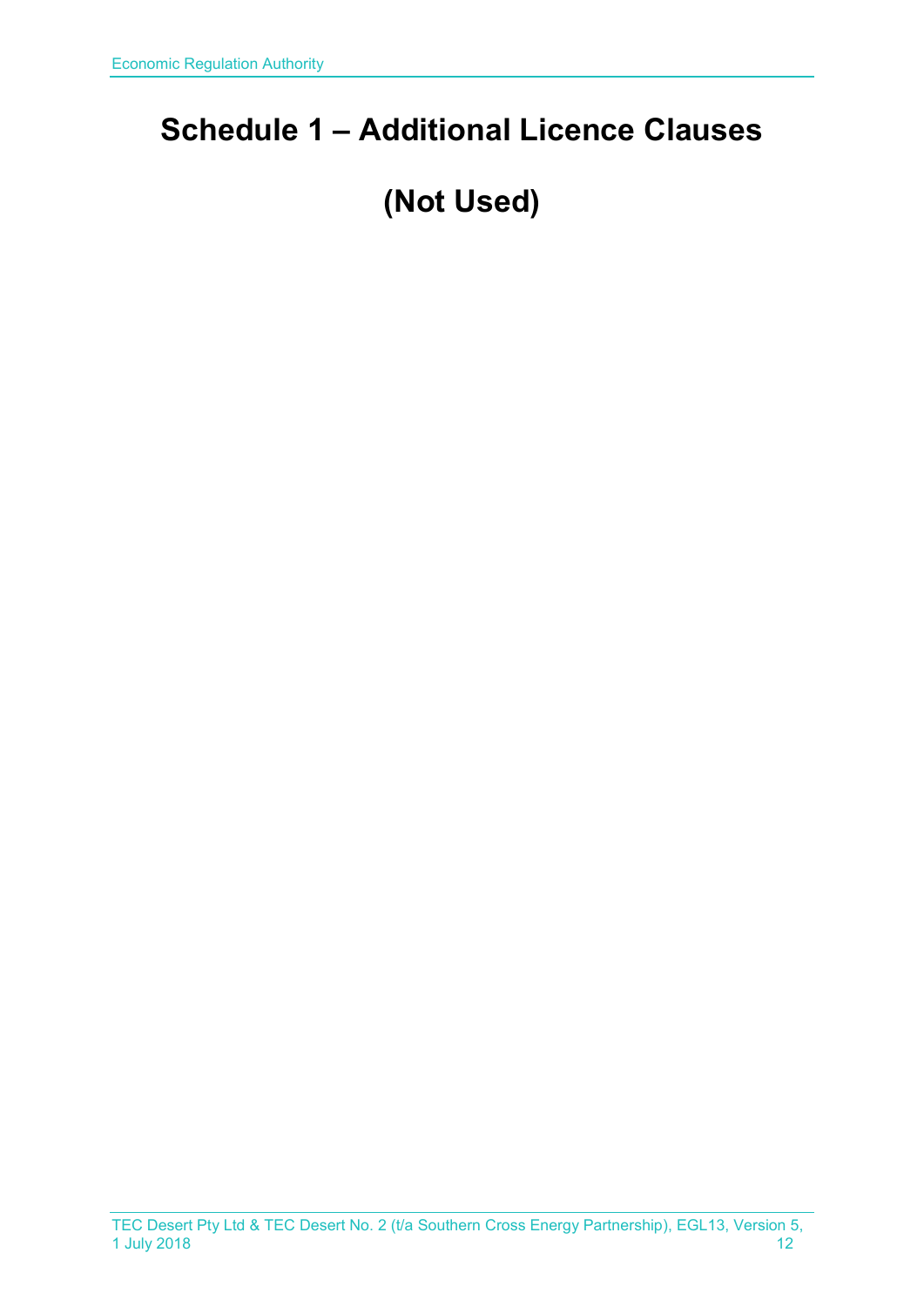# <span id="page-12-0"></span>**Schedule 2 – Licence Area Plans**